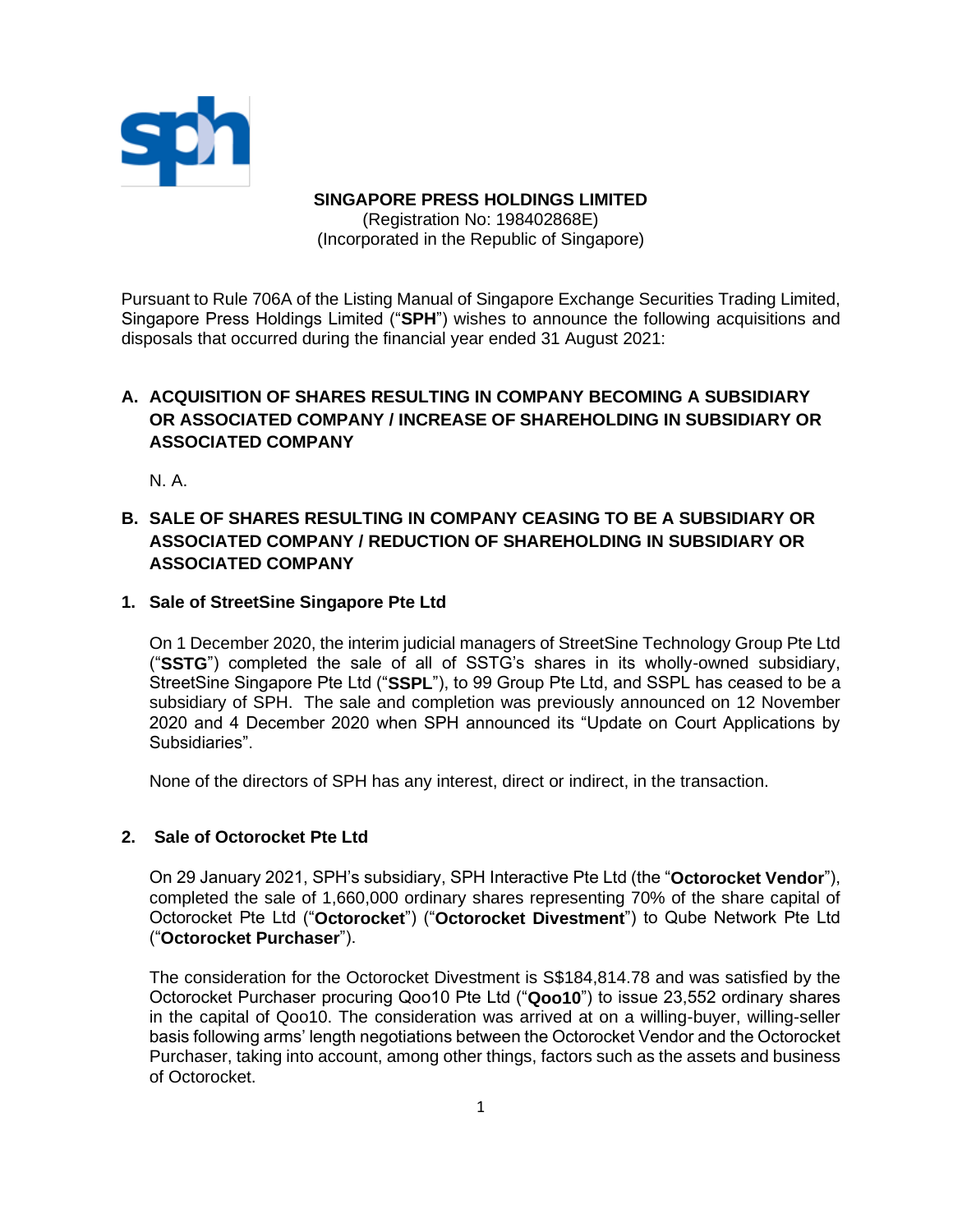The Octorocket Divestment does not have a material impact on the earnings or the net tangible assets per share of SPH for the financial year ending 31 August 2021.

None of the directors of SPH has any interest, direct or indirect, in the transaction.

Following the said sale of shares, Octorocket ceased to be a subsidiary of SPH.

## **3. Change of Interest in FastCo Pte Ltd**

SPH's 75% equity stake in FastCo Pte Ltd ("**FastCo**"), which is held through its wholly-owned subsidiary SPH Interactive Pte Ltd, was reduced to 49.16% pursuant to the terms of a share subscription agreement dated 13 May 2021 between FastCo and an investor ("**Investor**") unrelated to SPH ("**Transaction**"). The aggregate cash consideration for the Transaction was S\$5.5 million and was arrived at on a willing-buyer, willing-seller basis following arms' length negotiations between FastCo and the Investor.

FastCo provides recruitment and human resource services which include the ownership and operation of the FastJobs mobile and web applications, a non-executive job listings portal.

The Transaction does not have a material impact on the earnings or the net tangible assets per share of SPH for the financial year ended 31 August 2021.

None of the directors of SPH has any interest, direct or indirect, in the Transaction.

Following the Transaction, FastCo ceased to be a subsidiary of SPH and has become an associated company of SPH.

### **C. CHANGES IN SHAREHOLDING**

#### **Joint Venture with Hazeltree Holdings Pte. Ltd.**

SPH AlphaOne Pte. Ltd. ("**SPH AlphaOne**"), a wholly-owned subsidiary of SPH, had on 1 February 2021 entered into an investor subscription agreement (the "**ISA**") with Constellar Holdings Pte. Ltd. (formerly known as SingEx-Sphere Holdings Pte. Ltd.) ("**Constellar Holdings**"), pursuant to which SPH AlphaOne subscribed for new ordinary shares in Constellar Holdings representing 40% of the shareholding of Constellar Holdings. Hazeltree Holdings Pte. Ltd. ("**Hazeltree**"), an indirect wholly-owned subsidiary of Temasek Holdings (Private) Limited, holds the remaining 60% shareholding of Constellar Holdings.

Pursuant to the terms of the ISA, SPH AlphaOne agreed to transfer 100% of its shareholding in Sphere Exhibits Pte. Ltd. ("**Sphere**") to Constellar Holdings in consideration for the issuance of new shares representing 40% of the shareholding of Constellar Holdings, and Hazeltree agreed to transfer 100% of its shareholding in SingEx Holdings Pte. Ltd. to Constellar Holdings in consideration for the issuance of new shares representing 60% of the shareholding of Constellar Holdings (collectively, the "**Transactions**").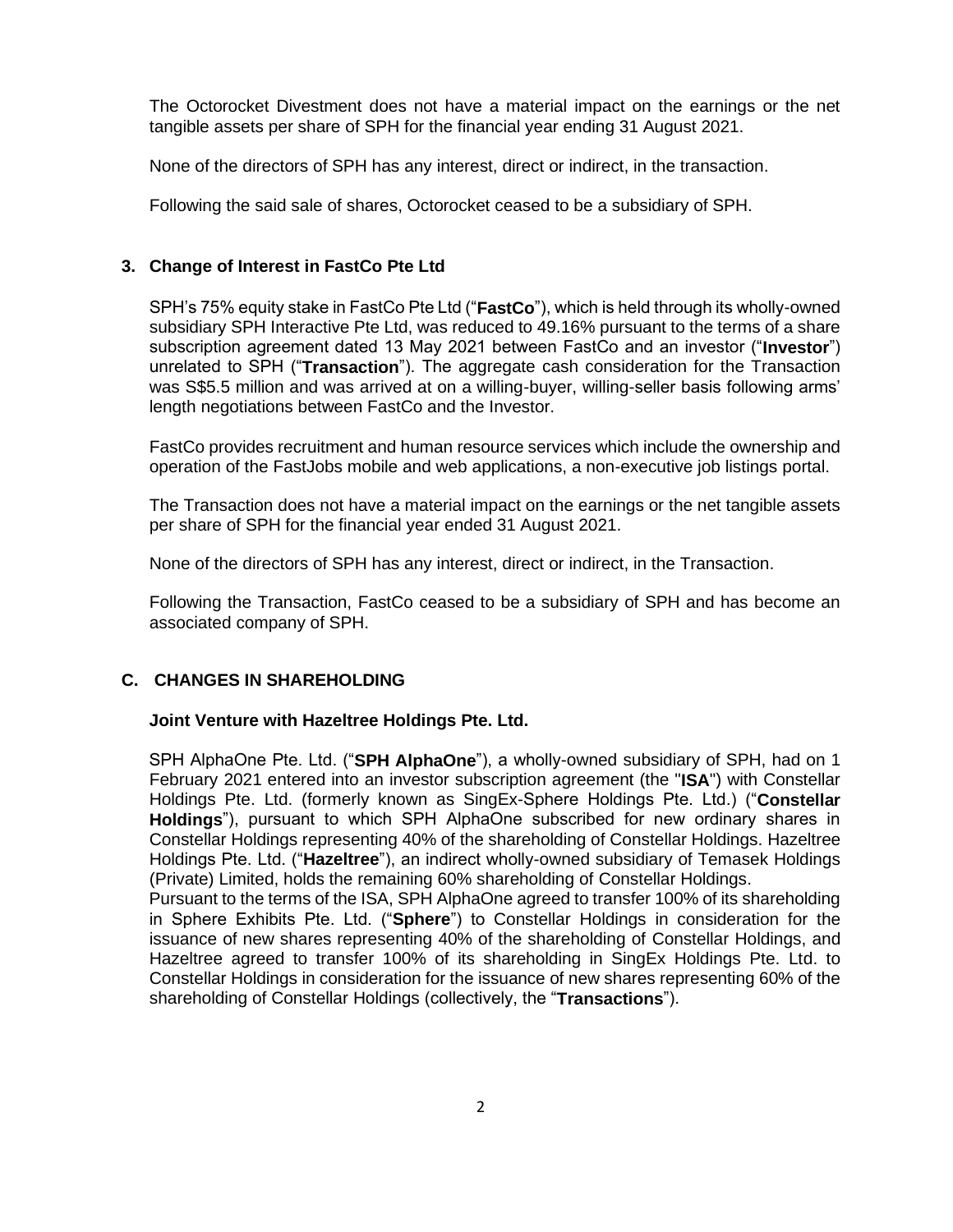Following the completion of the Transactions ("**Completion**") on 18 February 2021, SPH, through SPH AlphaOne, has an interest in 40% of the shareholding of Constellar Holdings.

The aggregate subscription price payable by SPH AlphaOne to Constellar Holdings is equivalent to S\$24.4 million, which was satisfied by the transfer of the entire issued and paidup capital of Sphere by SPH AlphaOne to Constellar Holdings on Completion. The pro forma book value of Sphere as at Completion is approximately S\$12 million. The agreed transaction value of 40% of Constellar Holdings is S\$24.4 million.

For more information on the Transactions, please refer to the announcements made on 1 February 2021 and 18 February 2021.

### **D. INCORPORATION OF SUBSIDIARIES**

SPH has incorporated the following wholly-owned subsidiaries:

# **1. Privilege Midco Limited**

| Name of Company                              | Privilege Midco Limited |
|----------------------------------------------|-------------------------|
| Country of incorporation : England and Wales |                         |
| Date of Incorporation                        | : 2 March 2021          |
| <b>Issued Capital</b>                        | E1.00                   |
| <b>Nature of Business</b>                    | Investment holding      |

### **2. Privilege Southampton Limited**

| Name of Company                              | <b>Privilege Southampton Limited</b> |
|----------------------------------------------|--------------------------------------|
| Country of incorporation : England and Wales |                                      |
| Date of Incorporation                        | $\therefore$ 2 March 2021            |
| <b>Issued Capital</b>                        | $\pm 21.00$                          |
| <b>Nature of Business</b>                    | Investment holding                   |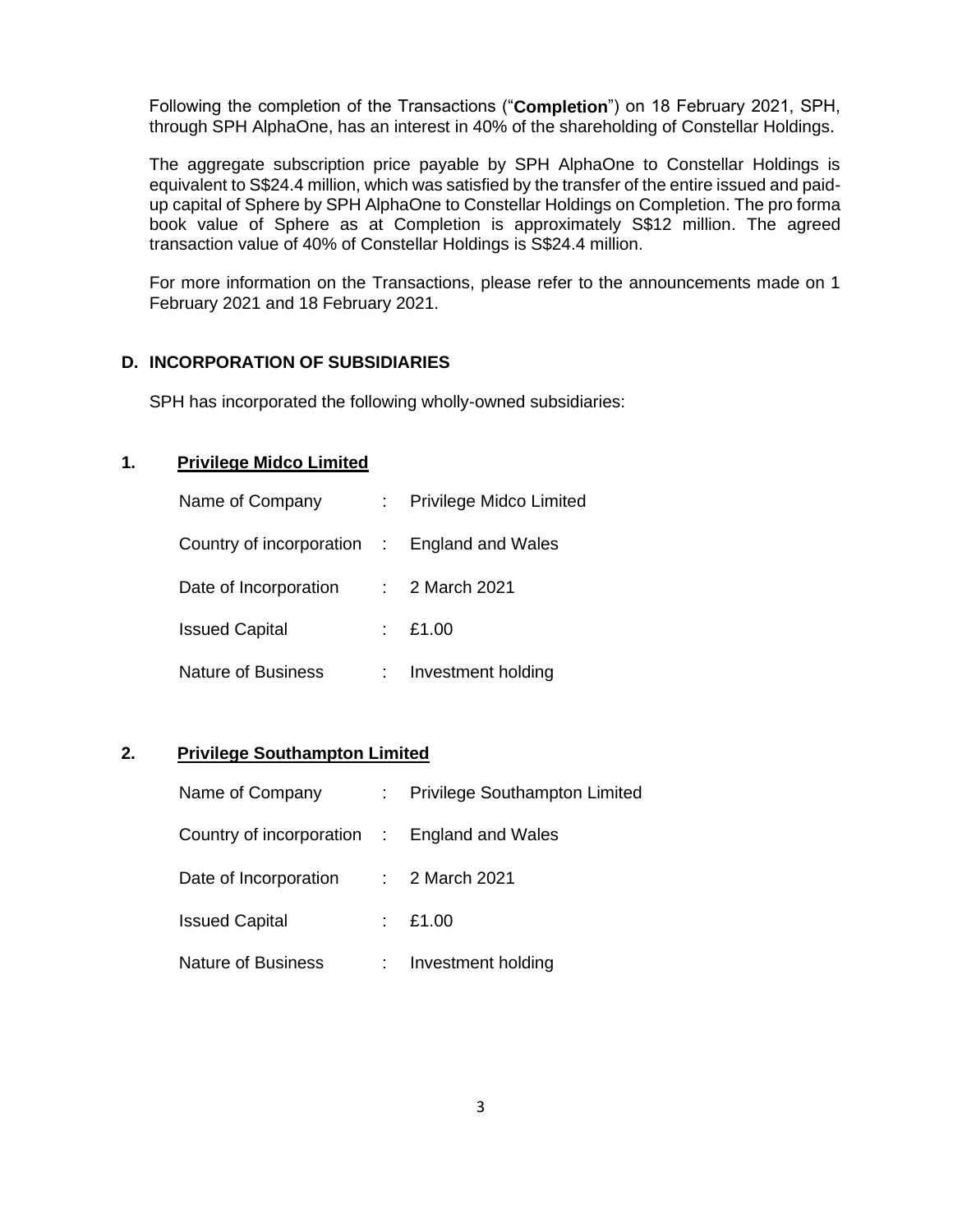# **3. Hampton Square Living Limited**

|    | Name of Company                               |   | : Hampton Square Living Limited                        |  |  |
|----|-----------------------------------------------|---|--------------------------------------------------------|--|--|
|    | Country of incorporation : England and Wales  |   |                                                        |  |  |
|    | Date of Incorporation                         |   | : 2 March 2021                                         |  |  |
|    | <b>Issued Capital</b>                         |   | : £1.00                                                |  |  |
|    | Nature of Business                            |   | : Management of real estate on a fee or contract basis |  |  |
| 4. | <b>Privilege L&amp;S Limited</b>              |   |                                                        |  |  |
|    | Name of Company                               |   | : Privilege L&S Limited                                |  |  |
|    | Country of incorporation : England and Wales  |   |                                                        |  |  |
|    | Date of Incorporation                         |   | : 3 March 2021                                         |  |  |
|    | <b>Issued Capital</b>                         |   | : $£1.00$                                              |  |  |
|    | Nature of Business                            |   | : Investment holding                                   |  |  |
| 5. | <b>SPH Fund Management Services Pte. Ltd.</b> |   |                                                        |  |  |
|    | Name of Company                               |   | : SPH Fund Management Services Pte. Ltd.               |  |  |
|    | Country of incorporation : Singapore          |   |                                                        |  |  |
|    | Date of Incorporation                         |   | : 10 March 2021                                        |  |  |
|    | <b>Issued Capital</b>                         |   | $:$ S\$1.00                                            |  |  |
|    | <b>Nature of Business</b>                     |   | : Property fund management                             |  |  |
| 6. | <b>SPH Media Holdings Pte. Ltd.</b>           |   |                                                        |  |  |
|    | Name of Company                               |   | SPH Media Holdings Pte. Ltd.                           |  |  |
|    | Country of incorporation                      | ÷ | Singapore                                              |  |  |
|    | Date of Incorporation                         |   | 5 May 2021                                             |  |  |
|    | <b>Issued Capital</b>                         |   | S\$1.00                                                |  |  |
|    | Nature of Business                            |   | Investment holding                                     |  |  |